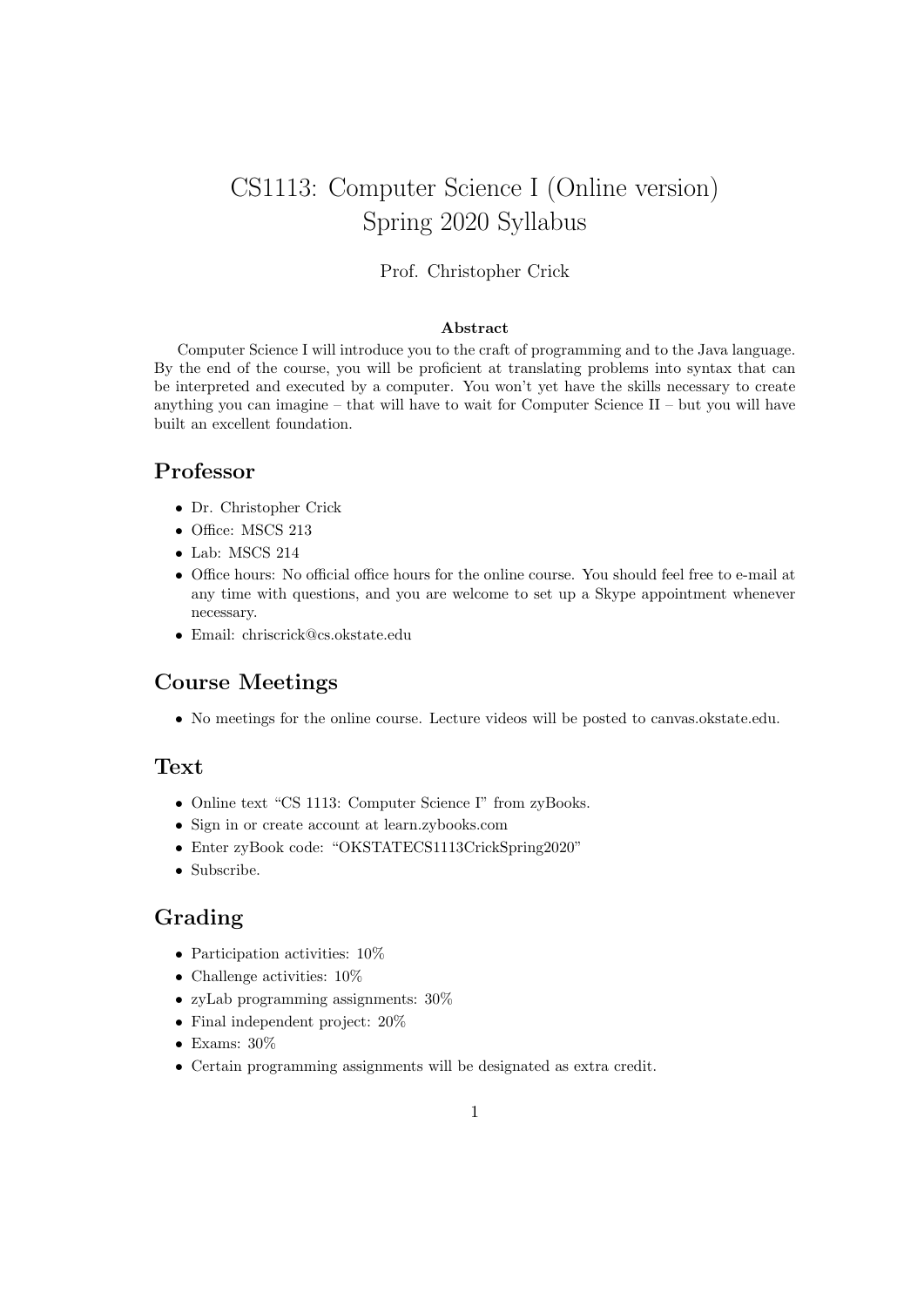### Grade Breakdown

- A:  $90\%$
- B: 80%
- C: 70%
- D:  $60\%$
- We reserve the right to curve these percentages downwards if necessary, but they will not be curved upwards. If you score 90.0%, you will earn an A.

#### Policies

- The course covers the first seven chapters of the zyBooks Computer Science I textbook. and two weeks will be devoted to each.
- Readings include participation and challenge activities, which should be carried out as you read. Each chapter also includes a number of zyLab programming exercises. All of these are due on specific dates, ordinarily one week after the period scheduled for covering the material.
- Throughout most of the course, work will be submitted through the zyBooks interface. You will have to install your own Java compiler and produce code independently by the end of the course, however, including the final project.
- The project can be any substantial piece of programming that you find useful or entertaining. You are encouraged to propose an idea. If you do not, you will be assigned a project of the professor's choosing. Java files for the project will be submitted to the Canvas dropbox.
- There will be two exams, a midterm and a comprehensive final. These will account for 30% of your grade, and the final counts for twice as much as the midterm. Online exam proctoring will be provided through Examity, and you are responsible for completing the exam by the test due date.
- Academic integrity is taken very seriously. You are permitted (and indeed encouraged) to discuss the course material with fellow students in general terms on the Canvas discussion board, but the programs you write must be your own. Code copied from each other or found on the net will result in an automatic zero, and depending on the egregiousness of the offence may result in earning an 'F!' for the course and facing academic disciplinary measures.
- That said, you are welcome to copy code from your own previous assignments, from programming snippets that we go over in lecture, or from the textbook.

#### Class schedule

- Weeks 1-2 (Jan 13 Jan 27): Introduction to Java
- Weeks 3-4 (Jan 27 Feb 10): Variables / Assignments
- Weeks 5-6 (Feb 10 Feb 24): Branches
- Weeks 7-8 (Feb 24 March 9): Loops
- Weeks 9-11 (March 9 March 30): Midterm, Spring Break, Arrays
- Weeks 12-13 (March 30 April 13): User-Defined Methods
- Weeks 14-15 (April 13 April 27): Objects and Classes
- Weeks 16-17 (April 27 May 8): Final project and exam